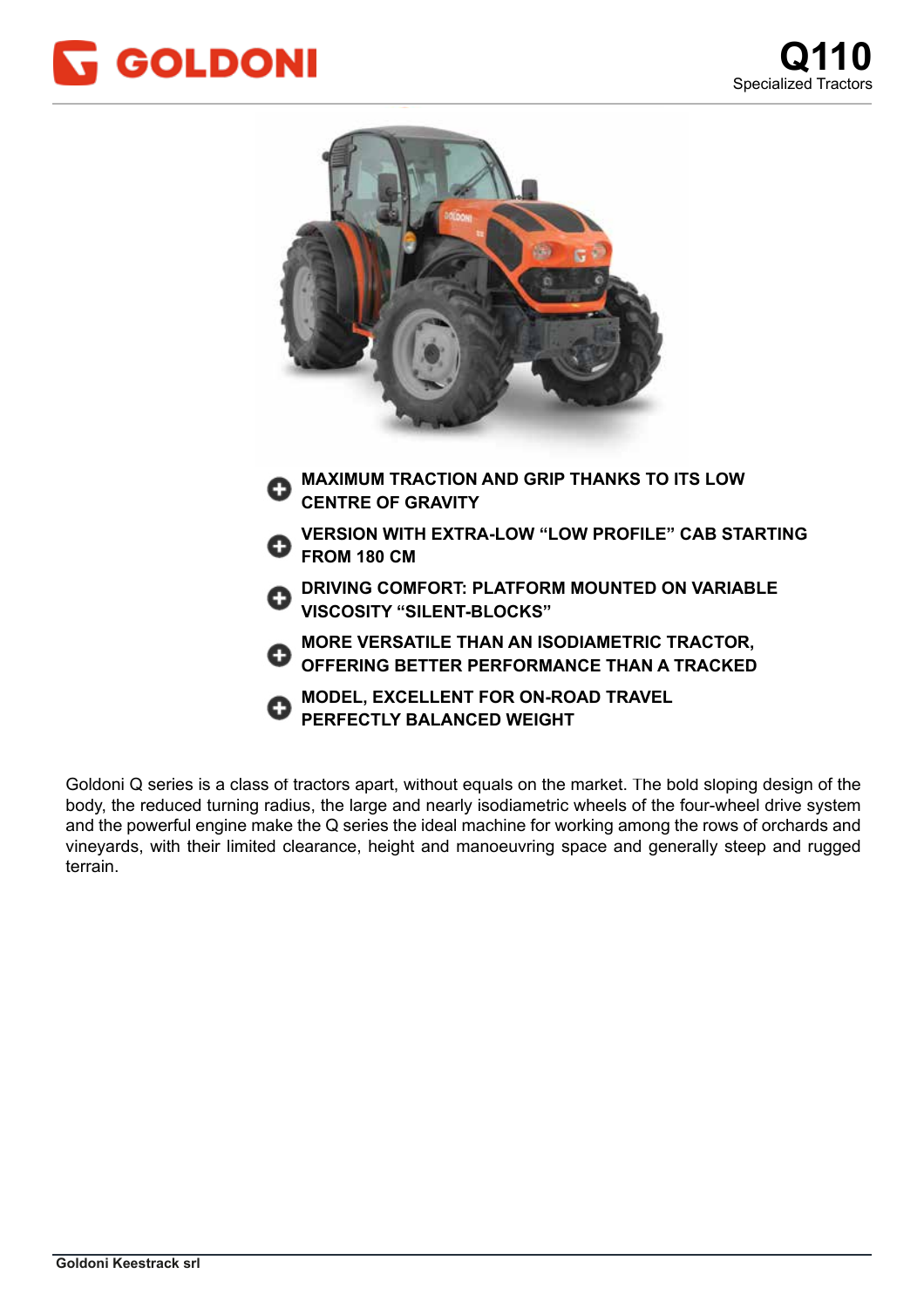## **GOLDONI**

 $\bullet$  standard |  $\bullet$  on demand |  $\bullet$  not available

| <b>DESCRIPTION</b>                                  | <b>VALUE</b>        |                                                             |
|-----------------------------------------------------|---------------------|-------------------------------------------------------------|
| <b>MODEL</b>                                        |                     |                                                             |
| Type                                                |                     | • Specialized tractor                                       |
| Structure                                           |                     | • Self supporting integral                                  |
| Version                                             | $\bullet$ Low       |                                                             |
| <b>ENGINE</b>                                       |                     |                                                             |
| Trademark                                           | $\bullet$ VM        |                                                             |
| Model                                               | • R754 IE417        |                                                             |
| Fuel supply                                         |                     | • Direct injection diesel                                   |
| Rated power (ECE R120)                              |                     | • 76 KW / 102 hp                                            |
| Legislation on emission                             | STAGE 3B            |                                                             |
| Number of cylinders                                 | $\bullet$ 4         |                                                             |
| Aspiration                                          |                     | • Intercooler turbocharged                                  |
| Nominal rate                                        | $• 2300$ rpm        |                                                             |
| Cooling                                             | • On liquid         |                                                             |
| Swept volume                                        | $\bullet$ 2970 cm3  |                                                             |
| Specific fuel consumption<br>(maximum torque speed) | $\bullet$ 212 g/KWh |                                                             |
| Max torque                                          |                     | ● 380Nm@ 1100rpm                                            |
| Torque reserve                                      | • 21%               |                                                             |
| Tank capacity                                       | $\bullet$ 70 liters |                                                             |
| Engine bonnet                                       | $\bullet$ SMC       |                                                             |
| <b>TRANSMISSION</b>                                 |                     |                                                             |
| Type transmission                                   | ٠<br>drive          | Mechanical drive, four-wheel                                |
| Type gearbox                                        |                     | • 24+12 synchronized                                        |
| Gearbox control                                     |                     | • Mechanical with side levers                               |
| Clutch                                              |                     | · Dry monodisc, diameter 11"                                |
| Clutch control                                      | pedal               | Mechanical system through                                   |
| Type reverser                                       |                     | • Mechanical, synchronized                                  |
| Reverse control                                     | $\bullet$ Lever     |                                                             |
| Rear differential lock                              |                     | • Electro-hydraulic                                         |
| Front axle                                          | the go              | 4-wheel drive engagement on                                 |
| Front wheel drive coupling control                  |                     | • Electro-hydraulic                                         |
| Front wheel drive clutch                            |                     | · Bath oil multiplates                                      |
| Front differential lock                             |                     | • NO-SPIN (Automatic)                                       |
| Front axle swing                                    | $\bullet$ 12°       |                                                             |
| Minimum speed                                       | $\bullet$ 0.4 Km/h  |                                                             |
| Maximum speed (homologated)                         | $\bullet$ 40 Km/h   |                                                             |
| <b>BRAKES</b>                                       |                     |                                                             |
| Rear braking                                        | control             | Multiplates oil-bath, hydraulic                             |
| Front braking type                                  | braking             | Synchronized 4-wheel drive in                               |
| Secondary and parking brake                         |                     | Acting on rear wheels, by<br>indipendent mechanical control |
| Hydraulic trailer braking system                    | $\circ$             | Hydraulic control acting on<br>main circuit                 |
| <b>STEERING WHEEL</b>                               |                     |                                                             |
| Steering wheel system                               | valve               | Hydrostatic with Load Sensing                               |
| Steering angle                                      | $\bullet$ 57°       |                                                             |
| <b>REAR PTO</b>                                     |                     |                                                             |
| Type                                                |                     | Single shaft, synchronized and<br>indipendent               |
| Indipendent speed from the gearbox                  |                     | 540/750 rpm                                                 |
| Synchronized speed to the gearbox                   | $\bullet$ Yes       |                                                             |
| Rotation way (looking at the pto)                   | • Clockwise         |                                                             |
| Version                                             |                     | $\bullet$ 6 grooves 1-3/8"                                  |
| Clutch                                              | dry plate           | Indipendent, mechanical with                                |
| Clutch control                                      | $\bullet$           | Mechanical with lever                                       |

| <b>DESCRIPTION</b>                               |           | <b>VALUE</b>                                       |
|--------------------------------------------------|-----------|----------------------------------------------------|
|                                                  |           | PUSH & START device on                             |
| Security                                         |           | PTO selector                                       |
| <b>FRONT PTO</b>                                 |           |                                                    |
| Type                                             |           | O Indipendent single shaft                         |
| Indipendent speed from the gearbox               |           | O 1000 rpm                                         |
| Rotation way (looking at the pto)                |           | o Anticlockwise                                    |
| Version                                          |           | O 6 grooves 1-3/8"                                 |
| Clutch                                           |           | O Electro-hydraulic                                |
| Clutch control                                   |           | o Electric                                         |
| <b>REAR LIFTER</b>                               |           |                                                    |
|                                                  |           | Hydraulic with positioning and                     |
| Type                                             |           | power control                                      |
| Lifting capacity at the rear arms                |           | $• 2500$ Kg                                        |
| Electronic Rear Lift                             | O         |                                                    |
| 3-points hitch                                   |           | • Category 1 and 2                                 |
| 3rd point mechanical arm                         |           | • Category 1 and 2                                 |
|                                                  |           | Category 1 and 2 / 1 and 2 with                    |
| Hydraulic 3rd point arm                          | O         | fast connection                                    |
| Type of lower arms                               |           | Telescopic with quick                              |
|                                                  |           | connection                                         |
| Hydraulic right tie rod                          |           |                                                    |
| <b>FRONT LIFTER</b>                              |           |                                                    |
| Type                                             |           | O Up and down                                      |
| Lifting capacity at the rear arms                |           | O 1200 Kg                                          |
| 3-points hitch                                   |           | O Category 1                                       |
| <b>HYDRAULIC SYSTEM</b>                          |           |                                                    |
| Type                                             |           | • Open center                                      |
| Pump flow rate                                   |           | Double pump, 38 + 61 liters per                    |
|                                                  |           | minute                                             |
| Rear hydraulic scv                               |           | • N.3 in 1 single block                            |
|                                                  |           | 1 meccanico (con diverter) o 2                     |
| Optional rear hydraulic SCVs                     |           | o elettronici (solo con sollevatore                |
|                                                  |           | elettronico)                                       |
| Front hydraulic scv                              |           | $-3$ electronic                                    |
| Free oil discharge<br><b>ELECTRICAL FITTINGS</b> |           | • Quick 1/2 NPTF                                   |
|                                                  |           | • 12V 850A 95Ah                                    |
| <b>Battery</b><br>Security                       |           |                                                    |
|                                                  |           | • Battery disconnection                            |
| Instrument                                       |           | · Digital / analogic                               |
| 1 pin socket                                     |           | $\bullet$ 12 Volt                                  |
| 7 pins socket                                    |           | $\bullet$ 12 Volt                                  |
| Rear working light                               |           | O Adjustable                                       |
| Rotating lamp                                    |           | • Orange                                           |
| <b>OPERATING POSITION</b>                        |           |                                                    |
| Platform                                         | $\bullet$ | Integral platform<br>Variable deformation silicone |
| Platform support                                 |           | Silent-Block                                       |
| Front mudguard                                   |           | • Body integrated                                  |
| Rear mudguard protection                         |           | • Rubber profile                                   |
| Front mudguard protection                        |           | · Rubber profile                                   |
| Roll-bar                                         |           | • Central, all-tilting                             |
| Standard cab                                     |           | O Goldoni Overview                                 |
| Low profile cab                                  |           | O Goldoni LowProfile                               |
| Rear-view mirrors, LH and RH side                |           | • Adjustable                                       |
|                                                  |           | On spring suspension, with                         |
| Seat                                             | $\bullet$ | seat belt and OPS                                  |
|                                                  |           | Horizontal, vertical, driver                       |
| Seat adjustment                                  |           | weight                                             |
| Tool box                                         |           | $\bullet$ Yes                                      |
| Use and maintenance manual                       |           | $\bullet$ Yes                                      |
| <b>STANDARD CAB FITTING OUT</b>                  |           |                                                    |
|                                                  |           | With bar, gas spring, key                          |
| Side doors                                       |           | closing                                            |
|                                                  |           |                                                    |